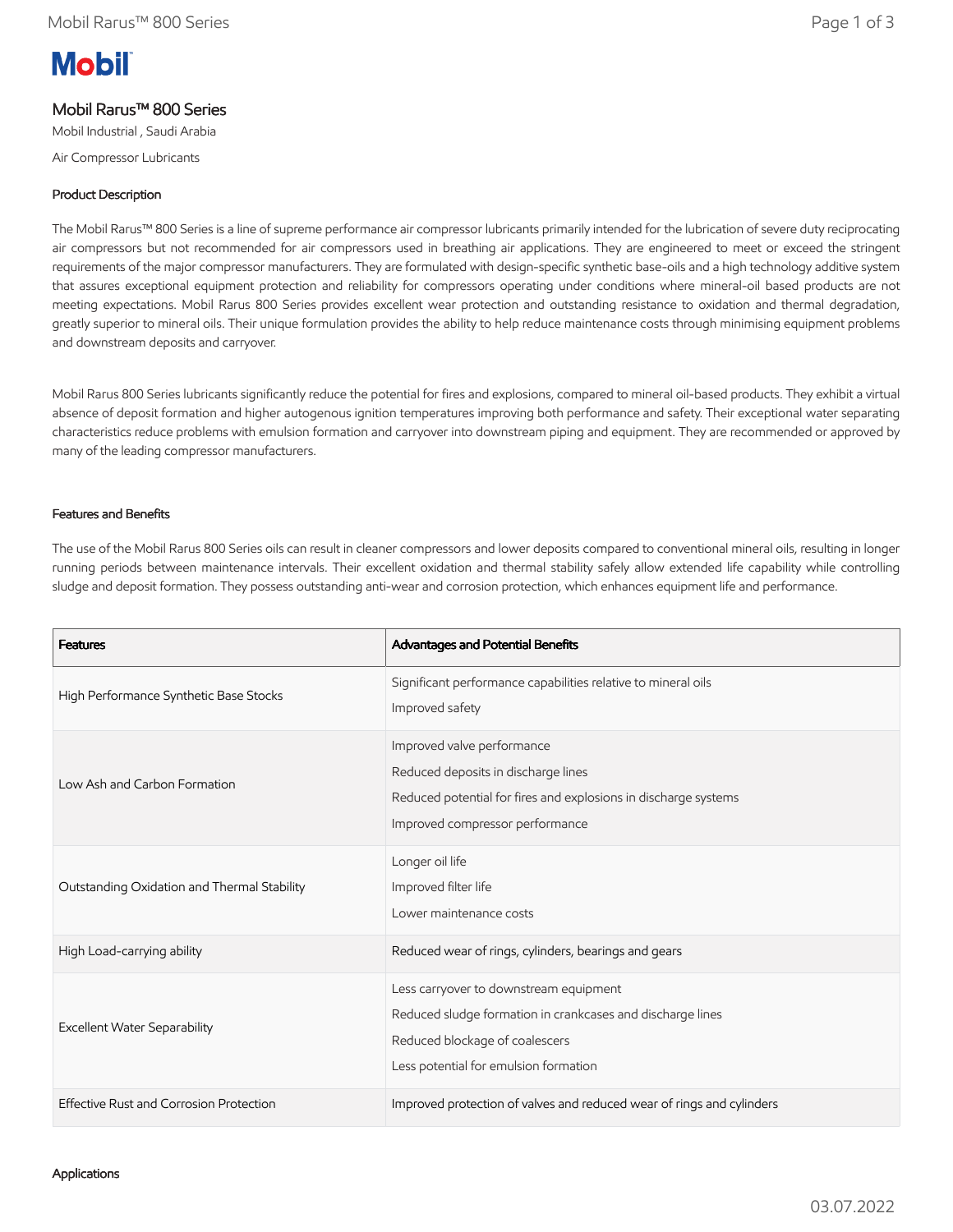#### Mobil Rarus™ 800 Series Page 2 of 3

The Mobil Rarus 800 Series oils are recommended for single and multistage air compressors, but are not recommended for air compressors used in breathing air applications. They are particularly effective for continuous high temperature operation with discharge temperatures up to 200°C. They are suitable for reciprocating and rotary type machines with the lower viscosity grades mainly used in rotary compressors. Rarus 800 Series oils are recommended for units with a history of excess oil degradation, poor valve performance or deposit formation. They are compatible with all metals used in compressor construction and with mineral oil-based lubricants but admixture will detract from their performance capabilities. Mobil Rarus 800 Series oils are compatible with seals made from fluorinated hydrocarbon, silicone, fluorosilicone, polysulfide, Viton, Teflon, and high nitrile Buna N NBR (above 36% acrylonitrile) materials. Materials not recommended include low nitrile Bune N NBR (below 30% acrylonitrile), natural and butyl rubbers, Neoprene, polyacrylate, styrene/butadiene and chlorosulfonated polyethylene.

Oil resistant paints are not affected by Mobil Rarus 800 Series, but lacquer, varnish, pvc and acrylic paints are not recommended.

The following types of compressor applications have shown excellent performance with the Mobil Rarus 800 Series oils:

- All types of air compressors but specifically recommended for reciprocating air compressor
- Units operating under severe conditions
- Multistage units with a history of excessive oil degradation from mineral oil-based products
- They can be used for cylinder and crankcase lubrication
- Compressor systems with critical gears and bearings
- Compressors used in stationary and mobile applications

#### Properties and Specifications

| Property                                              | 824           | 827            | 829            |
|-------------------------------------------------------|---------------|----------------|----------------|
| Grade                                                 | <b>ISO 32</b> | <b>ISO 100</b> | <b>ISO 150</b> |
| Copper Strip Corrosion, 3 h, 121 C, Rating, ASTM D130 | 1B            | 1B             | 1B             |
| Flash Point, Cleveland Open Cup, °C, ASTM D92         | 244           | 270            | 270            |
| Foam, Sequence I, Stability, ml, ASTM D892            | $\Omega$      | $\overline{0}$ | $\mathbf{0}$   |
| Foam, Sequence I, Tendency, ml, ASTM D892             | 10            | 10             | 10             |
| Kinematic Viscosity @ 100 C, mm2/s, ASTM D445         | 5.5           | 10.12          | 13.2           |
| Kinematic Viscosity @ 40 C, mm2/s, ASTM D445          | 29.5          | 107.5          | 158            |
| Pour Point, °C, ASTM D5950                            | $-54$         | $-36$          | $-40$          |
| Rust Characteristics, Procedure A, ASTM D665          | <b>PASS</b>   | <b>PASS</b>    | <b>PASS</b>    |
| Total Acid Number, mgKOH/g, ASTM D974(mod)            | 0.06          | 0.15           | 0.14           |
| Viscosity Index, ASTM D2270                           | 127           | 66             | 70             |

#### Health and Safety

Health and Safety recommendations for this product can be found on the Material Safety Data Sheet (MSDS) @ [http://www.msds.exxonmobil.com/psims](http://www.msds.exxonmobil.com/psims/psims.aspx) /psims.aspx

All trademarks used herein are trademarks or registered trademarks of Exxon Mobil Corporation or one of its subsidiaries unless indicated otherwise.

06-2022 APSCO